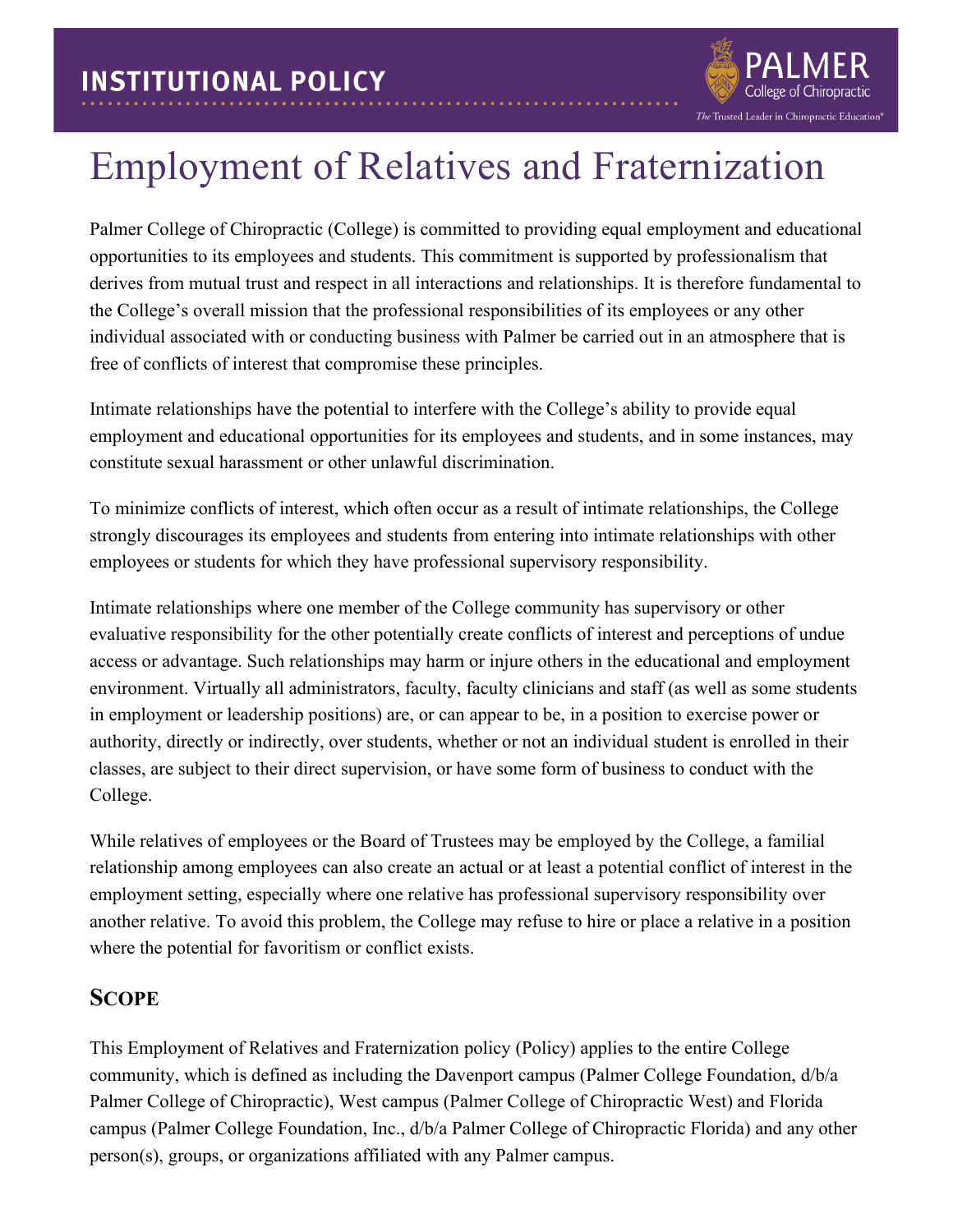## **DEFINITIONS**

For the purposes of this Policy, the following terms shall have the meanings specified below:

- > The term **"College"** refers to Palmer College of Chiropractic, including operations on the Davenport campus; Florida campus; and West campus.
- > The term **"College community"** refers to all students, faculty, staff (including administration), and any other person(s), groups, or organizations affiliated with any Palmer campus.
- > The term **"professional supervisory responsibility"** refers to an individual having to perform job functions over another individual including, but not limited to supervising, evaluating, hiring, coaching, counseling, recommending, advising, grading, teaching or making decisions that confer benefits such as compensation, promotions, academic progress, financial aid awards or other remuneration or that may impact upon other academic or employment opportunities.
- > The term **"relative"** refers to any person who is related by blood or marriage, or whose relationship with the employee is similar to that of persons who are related by blood or marriage.

## **ADMINISTRATIVE RULES**

#### **Intimate Relationships**

If two employees or an employee and student marry, become related, or enter into an intimate relationship, they may not remain in a professional supervisory relationship or in positions where one individual may affect the educational environment or the terms or conditions of employment of other students or employees. When the relationship involves two employees, the College will attempt to identify other available positions, and the employees will have 10 business days to decide which individual will remain in his/her current position. If no alternate position is available, the employees will have 30 additional calendar days to decide which employee will remain with the College. If this decision is not made in the time allowed, the College will make the decision and the departing employee's employment will terminate no later than 30 days after the decision, at the discretion of the College.

In other cases where a conflict or the potential for conflict arises between an employee and another employee or student, even if there is no professional supervisory responsibility involved,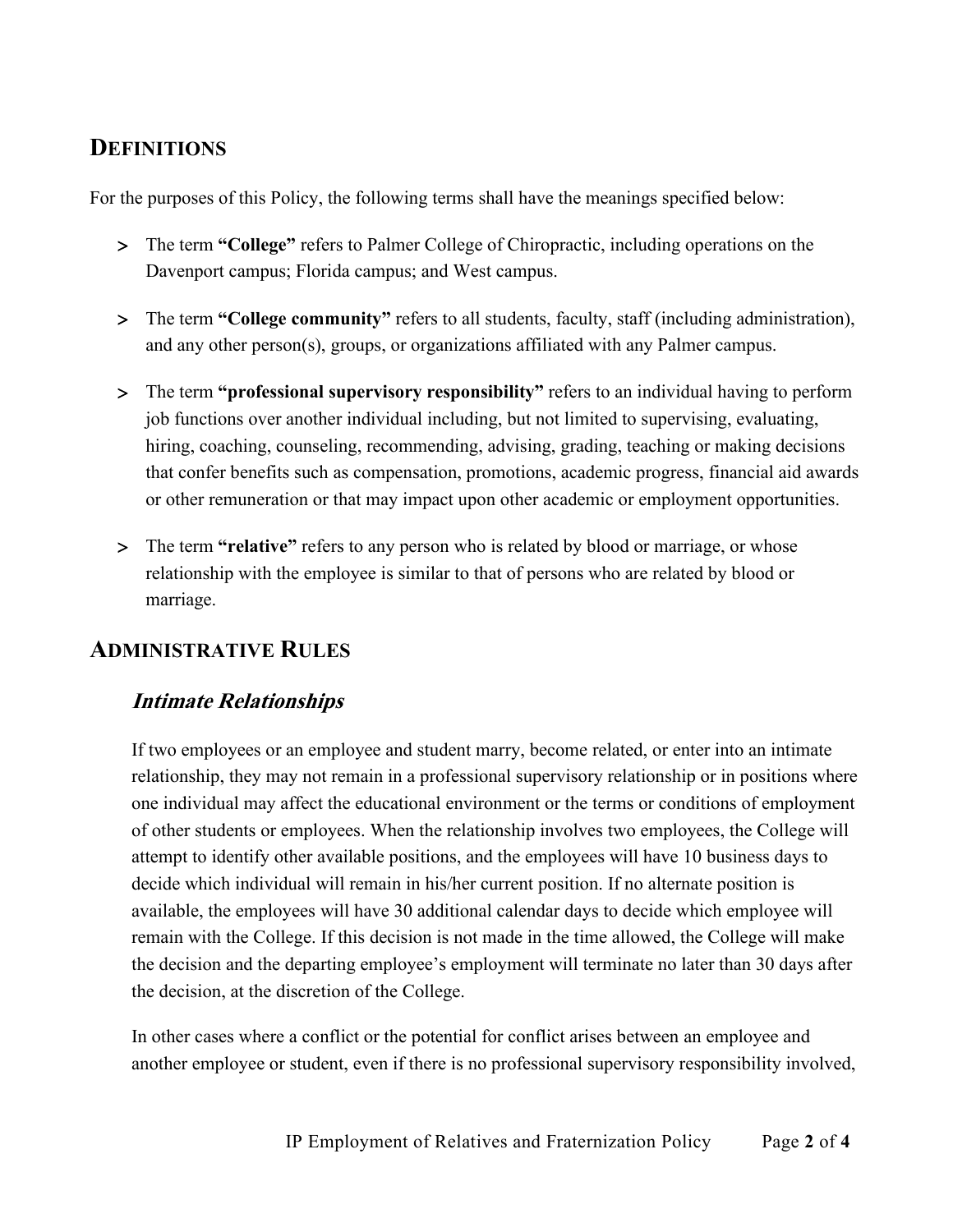the parties may be separated by reassignment or terminated from employment, at the discretion of the College.

#### **Responsibility to Report Intimate Relationships**

Employees or students who enter into an intimate relationship with another employee or student or who becomes aware of such relationship where professional supervisory responsibility exists, should report it to **Human Resources** so that appropriate steps may be taken consistent with this and other College policies.

## **STANDARD INSTITUTIONAL POLICY PROVISIONS**

Institutional policies are supplemented by provisions that are applicable to all institutional policies. It is the responsibility of all employees and students to know and comply with these standards.

> [Standard Provisions Applicable to All Institutional Policies](http://www.palmer.edu/uploadedFiles/Pages/Students/Resources_and_Offices/Handbook_and_Policies/_pdf/Standard-Provisions-Applicable-to-All-Institutional-Policies.pdf)

# Additional Information

## **ASSOCIATED POLICIES, PROCESSES AND/OR PROCEDURES**

This Policy is supplemented below. It is the responsibility of all employees and students to know and comply with policies and procedures as supplemented.

## **POLICIES**

 $> N/A$ 

#### **PROCESSES AND/OR PROCEDURES**

> N/A

## **FORMS/INSTRUCTIONS**

 $> N/A$